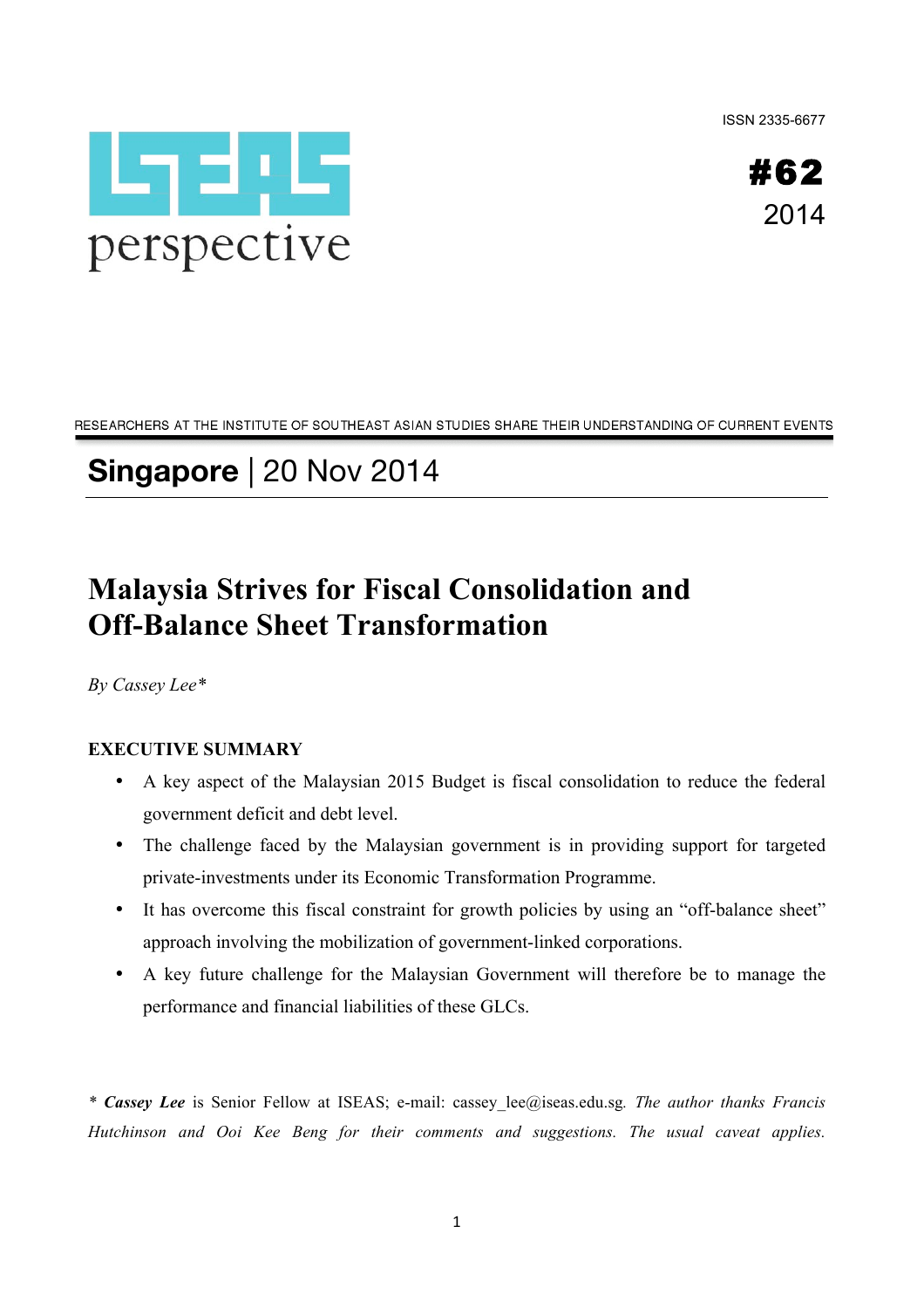#### **INTRODUCTION**

The 2015 Budget for Malaysia was unveiled by Prime Minister Najib Razak on  $10^{th}$  October 2014. This is the sixth under the Najib Administration. Carrying the theme "The People's Economy", the budget's allocation at RM273.9 billion is relatively modest and is only four percent higher (in nominal terms) than that of the previous year.<sup>1</sup> This reflects one of the key strategies of the budget, namely, "enhancing fiscal governance", aimed at strengthening financial sustainability and reducing the fiscal deficit. This is not a new policy as fiscal consolidation has been implemented since 2013. The macroeconomic factors underlying this policy can be traced back to two pivotal economic policies that were launched in 2009. The first was the short-term fiscal stimulus implemented in the aftermath of the Global Financial Crisis (GFC) in 2008. The second was the long-term Economic Transformation Programme (ETP) introduced to transform Malaysia into a high-income economy by the year 2020.

A consequence of the fiscal stimulus in 2009 has been the fiscal deficit and rapid build-up of federal government debt to a level close to the self-imposed 55 percent limit (federal government debt as a percentage of GDP). This has necessitated fiscal consolidation,<sup>2</sup> which meant limited room for the federal government to directly support the ETP. Even though most of the investments in ETP are targeted to come from the private sector, significant state involvement is nevertheless needed. Herein lies the dilemma – how is the Malaysian government to provide financial support for investments when it has limited fiscal space to manoeuvre?

This essay discusses the approach undertaken by the Malaysia government to support private investment-driven growth via an "off-balance sheet approach" involving the use of governmentlinked corporations.

#### **FISCAL ACTIVISM AND ITS CONSEQUENCES**

<u> 1989 - Johann Stein, mars et al. 1989 - Anna ann an t-Anna ann an t-Anna ann an t-Anna ann an t-Anna ann an t-</u>

The Najib Administration came to power in 2009 amidst great economic uncertainty following the Global Financial Crisis the preceding year. In 2009, the Malaysian economy contracted by some 1.5 percent – its first recession since the 1998 Asian Financial Crisis (*Figure 1*). The Malaysian government responded by implementing two fiscal stimulus packages amounting to RM67 billion

<sup>&</sup>lt;sup>1</sup> Note that the inflation rate in the first and second quarters of 2014 were 3.4% and 3.3%, respectively.

<sup>&</sup>lt;sup>2</sup> Malaysia's post-GFC fiscal consolidation experience is not unique. Many developed and developing countries are also currently undergoing fiscal consolidation after undertaking fiscal activism in the 2008-2009 period. See Sutherland et al. (2012) for further discussions.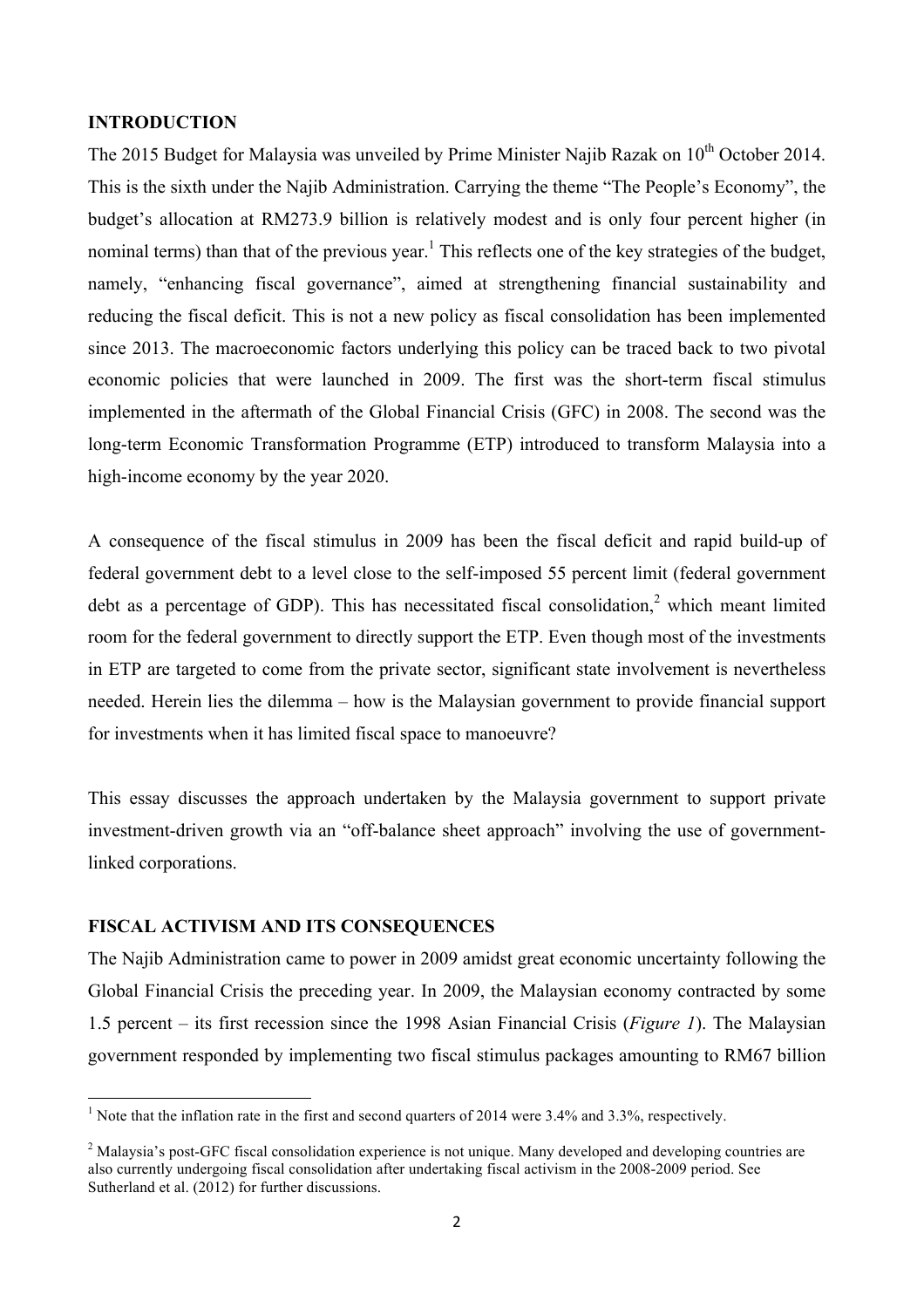(9.9% of GDP) during the period 2009-2010. This included a direct fiscal injection of RM22 billion (3% of GDP). The impact of this stimulus programme was felt in 2010 when the economy rebounded strongly by growing at 7.4 percent in 2010. The Malaysian economy has since grown at a robust and moderate rate of about five percent annually since 2011 (*Figure 1*).



*Source: Department of Statistics, Malaysia*

One important consequence of the fiscal activism in 2009-2010 has been the rise in fiscal deficit and public debt. The fiscal deficit rose from five percent of GDP in 2008 to about seven percent in 2009 whilst public debt increased from 41 percent of GDP to 53 percent in the same period (*Figure 2*). Whilst the Malaysian government has been able to reduce government expenditures thus reducing its fiscal deficits, it has been more challenging for it to reduce public debt. Public (federal government) debt as a ratio of GDP reached the self-imposed limit of 55 percent of GDP in 2013 and is expected to decline slightly to 53 percent in 2014 (*Figure 3*).3 This implies that the federal government has limited space to borrow directly for its fiscal activities in the coming years. This problem has been compounded by the fact that the federal government's total revenue elasticity – which measures the responsiveness of tax revenues to GDP growth – has been declining since 2011 (*Figure 4*).

<u> 1989 - Johann Stein, mars et al. 1989 - Anna ann an t-Anna ann an t-Anna ann an t-Anna ann an t-Anna ann an t-</u>

 $3$  Whilst the public debt carrying capacity of an economy may vary from country to country, it has been suggested that a prudent government debt target should be around 50 percent (Sutherland et al., 2012, p.9).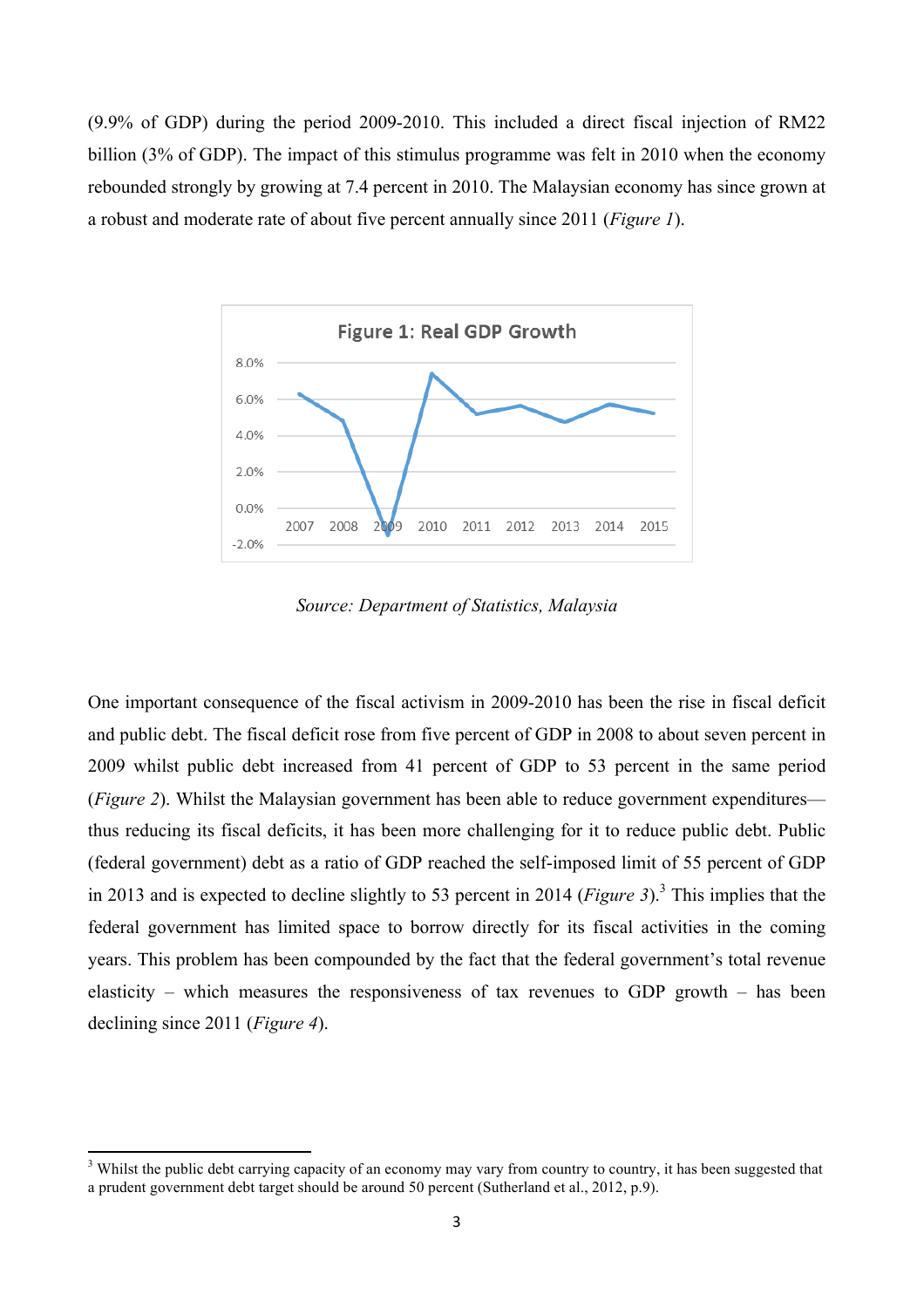

*Source: Ministry of Finance, Malaysia*



*Source: Ministry of Finance, Malaysia*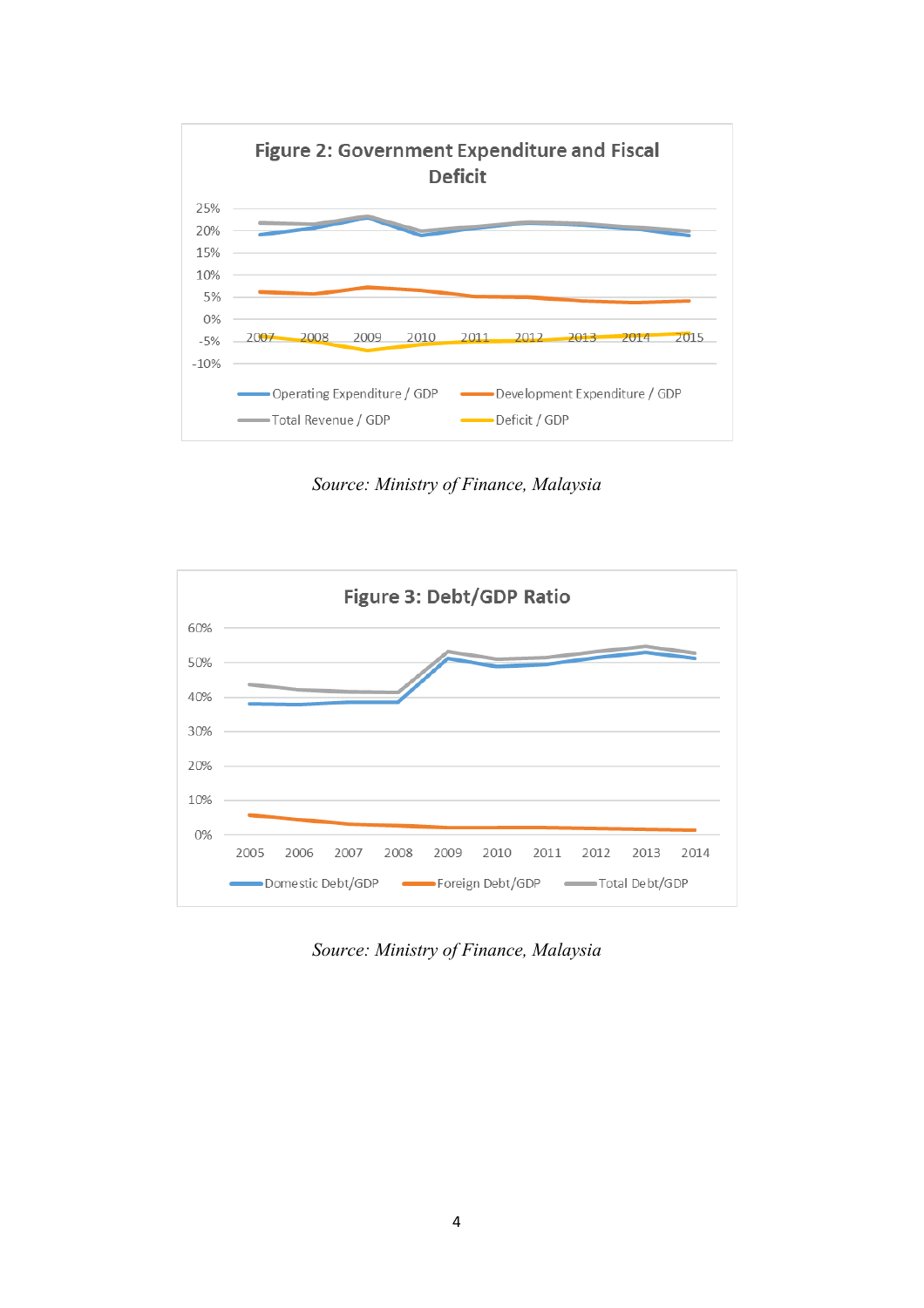

*Source: Ministry of Finance, Malaysia*

#### **FISCAL REFORMS AND CONSOLIDATION**

In light of the fiscal constraints confronting Malaysia, it is not surprising that fiscal reforms and consolidation continue to be key strategies in the 2015 Budget. Under the rubric "fiscal governance", the implementation of the goods and services tax (GST, replacing sales and services taxes, SST) in 2015 is likely to partially alleviate the fiscal constraint problem. In addition, subsidies will be further reduced by RM2.8 billion in 2015 (similar to the estimated quantum of subsidies reduction in 2014). The combined effects of GST and subsidy rationalization is expected to reduce expenditures (net of SST and GST) by one percent in 2015 (*Figure 5*).

From a fiscal consolidation perspective, subsidies are likely to continue to be a drag on federal expenditures. The origin of high subsidies in Malaysia can be traced back to 2008 – the year of the 12<sup>th</sup> General Elections – during which federal expenditures on subsidies increased by 235 percent. Subsidy rationalization only began in 2013. Subsidies are estimated to account for some 15.1 percent of the federal government's operating expenditure in 2015 (*Figure 6*). The relatively modest rationalization of subsidies in the 2015 Budget is likely to be due to the implementation of GST in 2015. The government has been trying to soften the impact of fiscal consolidation via direct cash transfer payments under the "Bantuan Rakyat 1Malaysia" (BR1M) scheme which will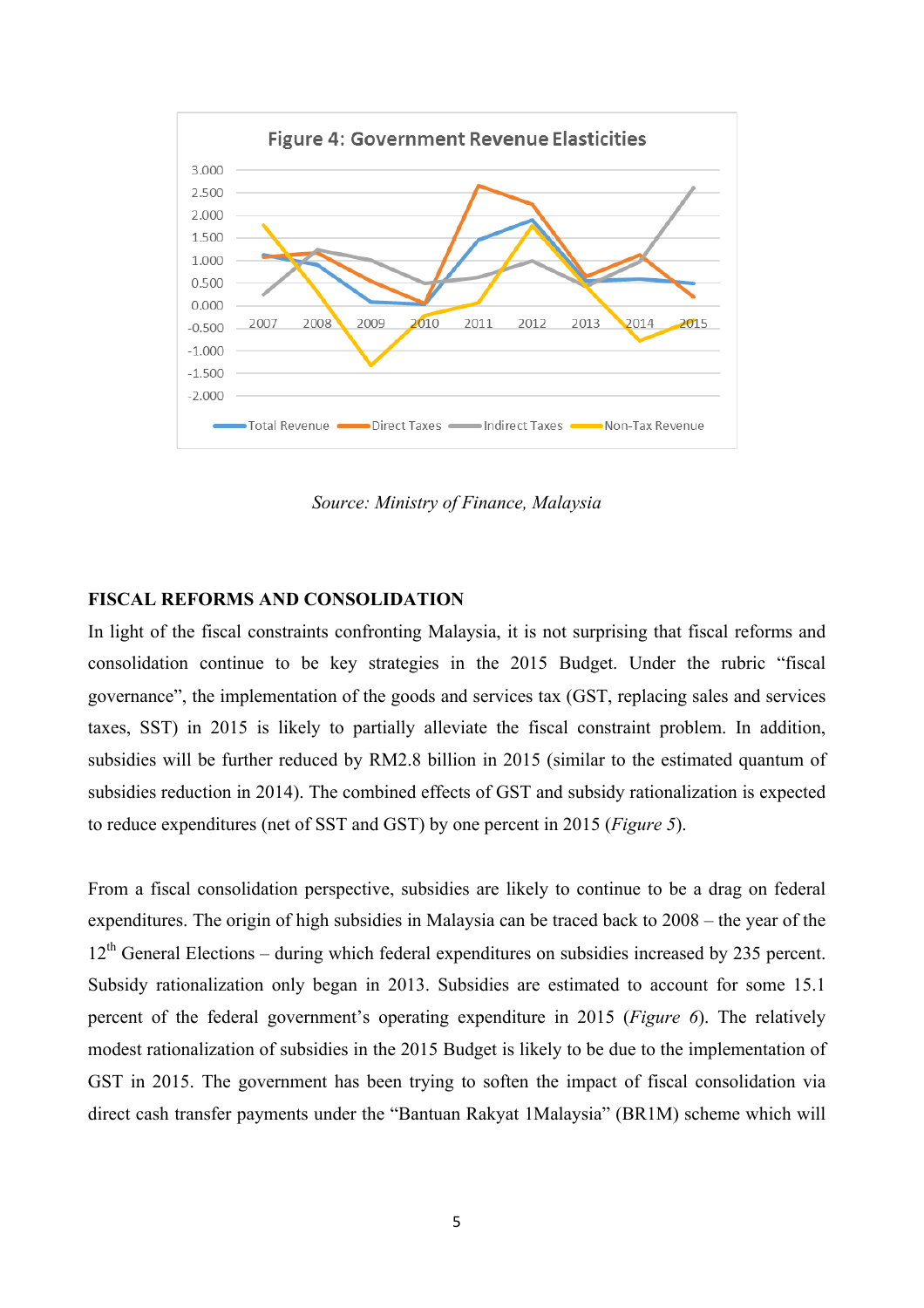amount to RM4.9 billion in 2015 (compared to RM4.6 billion for 2014).<sup>4</sup> Thus, fiscal activism and consolidation in Malaysia are not only affected by the economic environment but also by political cycles as well. With the next elections not due until 2018, the Najib administration has three more years (2015-2017) to rein in subsidies.



*Source: Ministry of Finance, Malaysia*

<sup>&</sup>lt;sup>4</sup> The BR1M involves direct cash transfer to two types of households, namely, those with a monthly household income of (i) RM3,000 and below, and (ii) between RM3,000 and RM4,000. Launched in 2014, the BR1M payment will be increased from RM650 in 2014 to RM950 in 2015 for the first group, and from RM450 to RM750 for the second group. The estimated number of recipients is 7.9 million.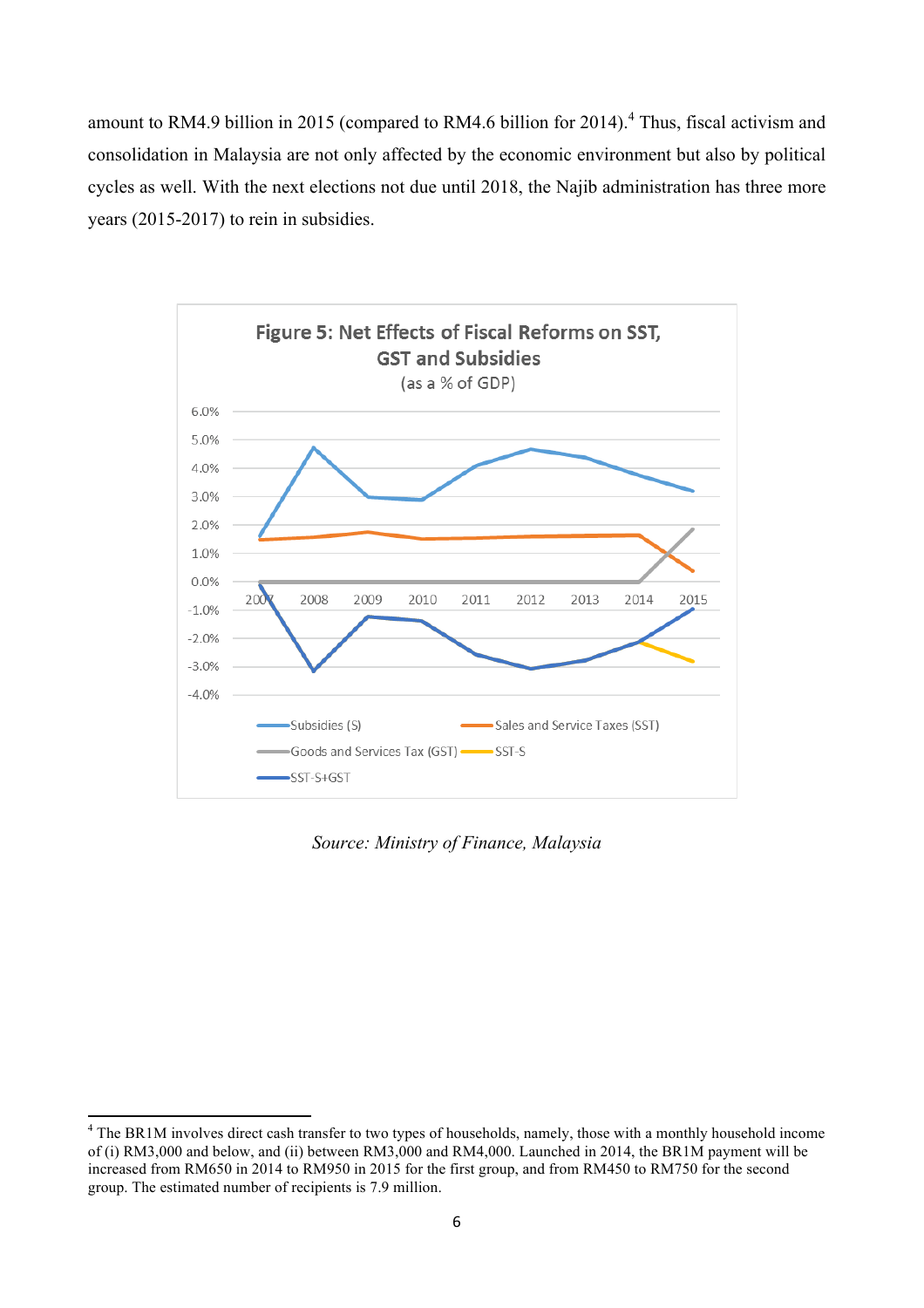

*Source: Ministry of Finance, Malaysia*

#### **THE OFF-BALANCE SHEET TRANSFORMATION STRATEGY**

Fiscal reforms and consolidation in post-recessionary periods can run into the risk of slowing down economic growth. With the Malaysian economy growing at a moderate and robust rate (of around five percent), the more challenging problem is likely to be sustaining medium to long-term growth while undertaking fiscal consolidation at the same time. This may seem odd to some, given that fiscal policies are more often regarded as macroeconomic stabilization tools. However, there has been increasing recognition that fiscal policies (via public expenditures and taxes) do have an impact on long-term economic growth through their effects on drivers of economic growth such as labour participation, human capital development, capital formation and technological change (Moreno-Dodson, 2013). In the case of Malaysia, from a growth accounting perspective, capital accumulation remains the most important source of growth. Capital accumulation accounted for close to 60 percent of growth during the 2011-2013 period (MPC, 2014, p.13). Private investment, in particular, has played an increasingly important role (*Figure 7*). Private investment as a percentage of GDP has risen from ten percent in 2006 to around 17 percent in 2014. Public investment has remained relatively stable at ten percent. Thus, the gap between private investment and public investment has widened since 2010.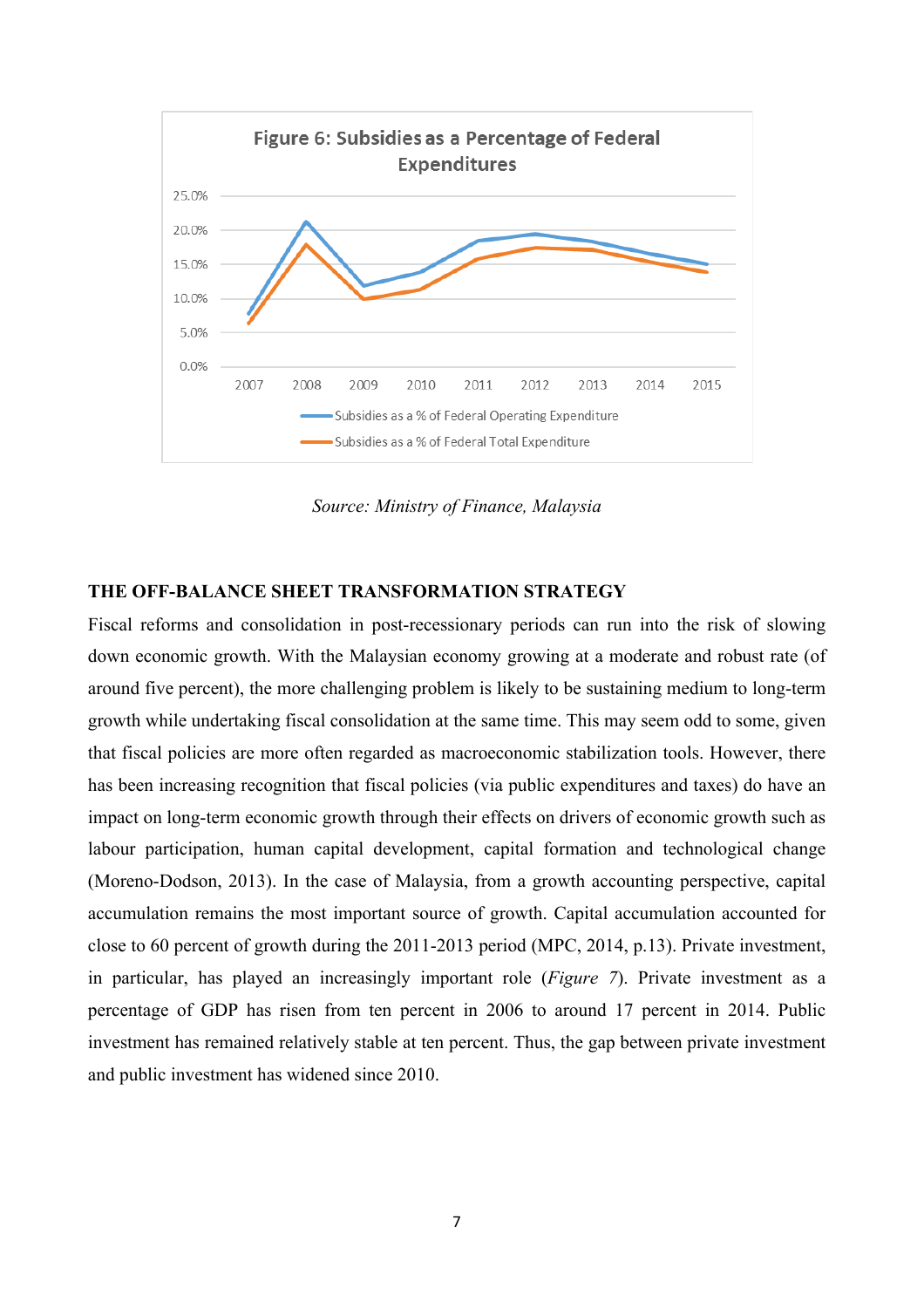

*Source: Ministry of Finance, Malaysia*

The impressive recovery of private sector investment since 2009 raises new questions about the sources of economic growth. Interestingly, much of the recent recovery in private investment has taken place in the services sector (*Figure 8*). Within the services sector, much of these private investments have taken place in three industries, namely (i) finance, insurance, real estate and business services; (ii) transport, storage and communication; and (iii) other services (*Figure 9*).<sup>5</sup> Incidentally, these are also industries in which government-linked corporations (GLCs) have a heavy presence (*Table 1*). For example, GLCs account for 88.4 percent and 92.7 percent of total assets and operating revenues in the utilities industry. The growth in private investment in the manufacturing sector (where GLCs have less presence compared to services) has been less impressive. Thus, it is plausible that private investments especially in services may be mainly driven by  $GLCs<sup>6</sup>$ . This is related to the implementation of the Government's Economic Transformation Programme (ETP) covering the period 2011-2020.<sup>7</sup>

<u> 1989 - Johann Stein, mars et al. 1989 - Anna ann an t-Anna ann an t-Anna ann an t-Anna ann an t-Anna ann an t-</u>

<sup>&</sup>lt;sup>5</sup> Other services include electricity and gas, water, private health services, private education services and other private services.

<sup>&</sup>lt;sup>6</sup> This remains a conjecture as detailed firm-level data on private investment are not publicly available. The counterargument would be that private investments are not GLC-linked because the Department of Statistics defines private sector as comprising "all resident units operated by private enterprises except those controlled by government".

<sup>&</sup>lt;sup>7</sup>The ETP identified 12 National Key Economic Areas as sources of growth: (1) Greater Kuala Lumpur/Klang Valley; (2) Oil, Gas and Energy; (3) Financial Services; (4) Wholesale and Retail; (5) Palm Oil; (6) Tourism; (7) Electronics and Electrical; (8) Business Services; (9) Communications Content and Infrastructure; (10) Education; (11) Agriculture; and (12) Healthcare.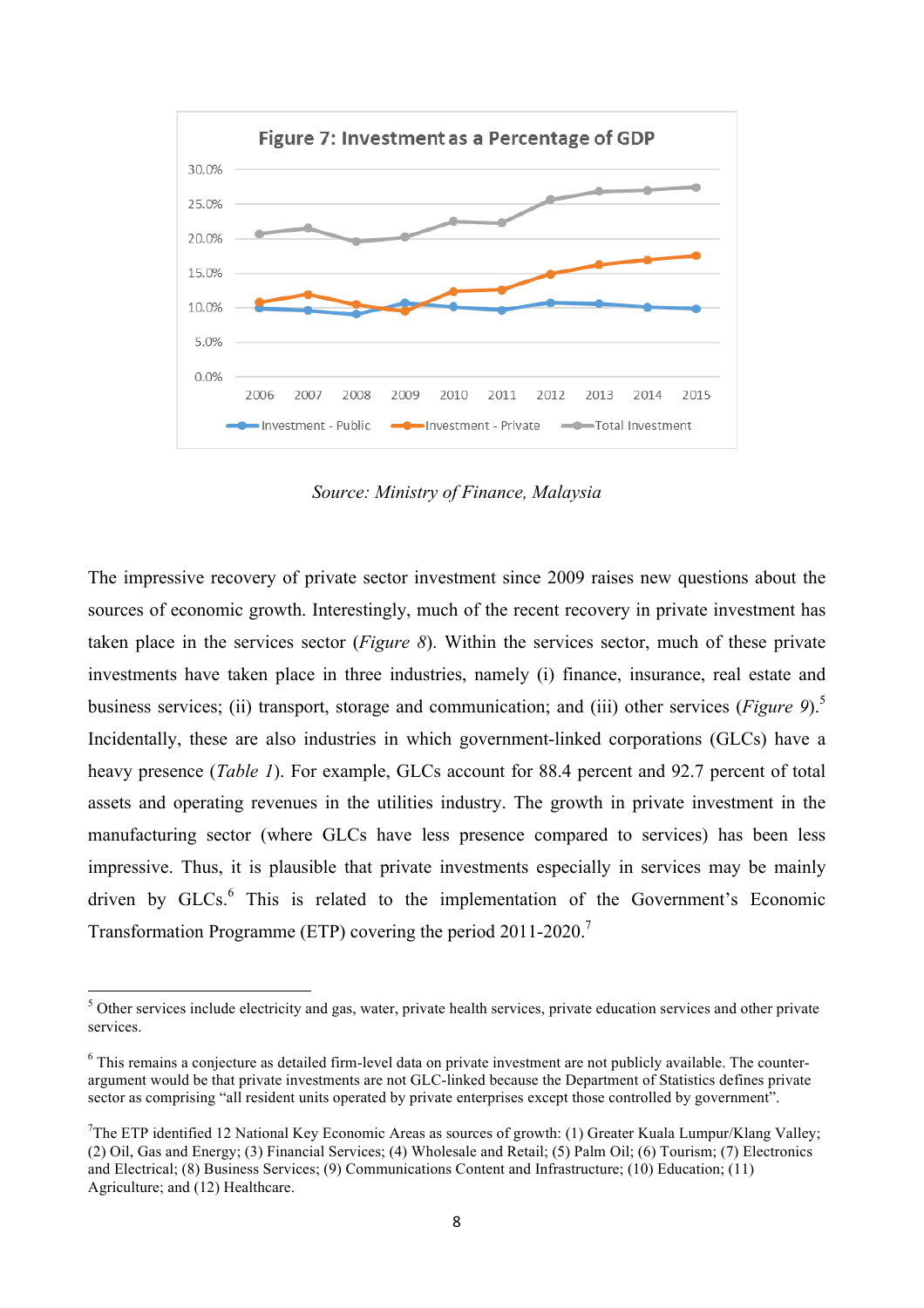

*Source: Department of Statistics, Malaysia*



*Source: Department of Statistics, Malaysia*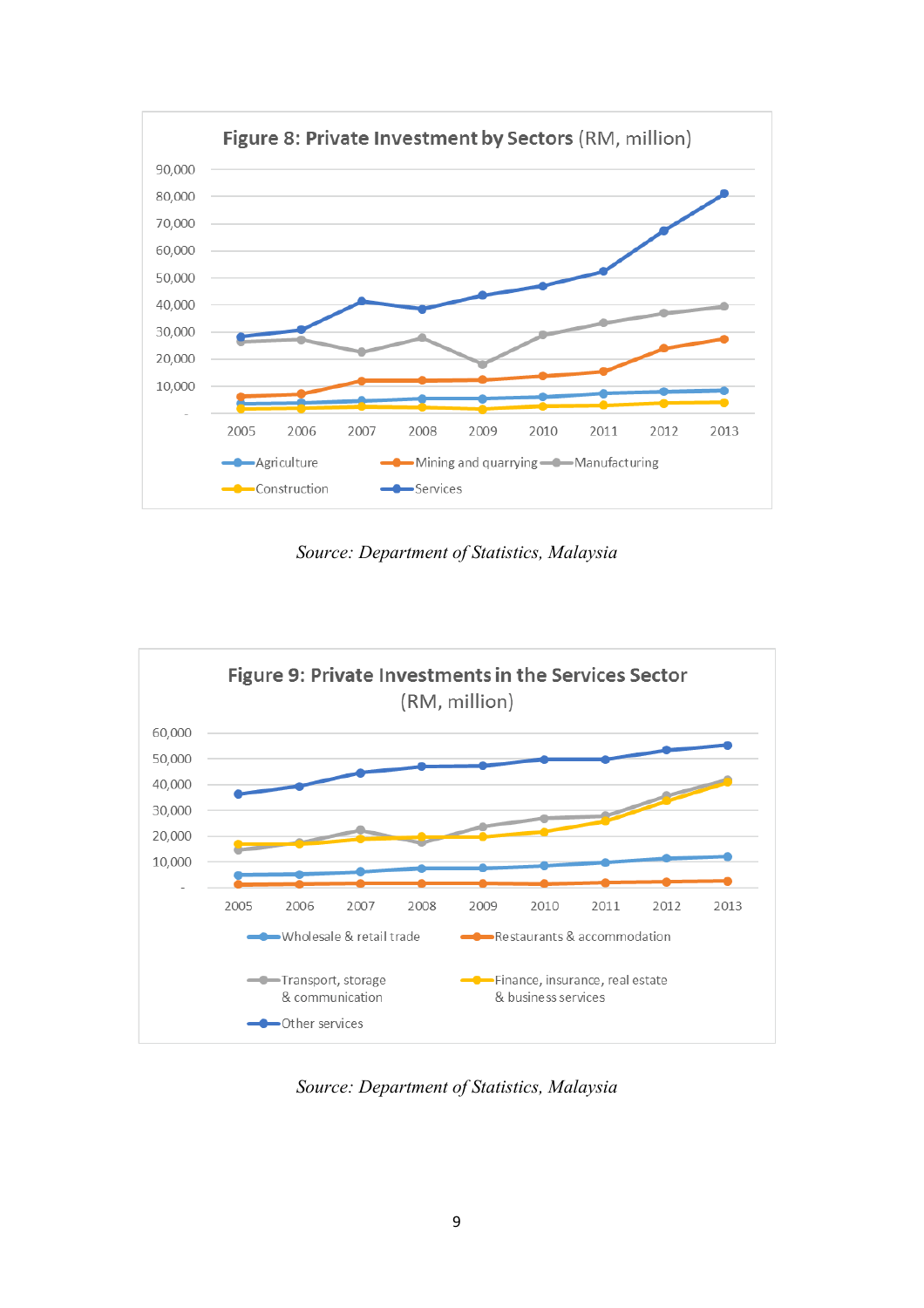| Industry                                   | GLCs' Share of<br><b>Total Assets</b><br>$($ %) | GLCs' Share of<br><b>Operating Revenues</b><br>$(\%)$ |
|--------------------------------------------|-------------------------------------------------|-------------------------------------------------------|
| <b>Banking</b>                             | 56.1                                            | 61.9                                                  |
| Beverage and Tobacco Product Manufacturing | 5.1                                             | 9.8                                                   |
| <b>Chemical Manufacturing</b>              | 18.1                                            | 21.9                                                  |
| Food Manufacturing                         | 2.3                                             | 1.1                                                   |
| Information (Communications)               | 67.1                                            | 55.8                                                  |
| Non-Metallic Mineral Product Manufacturing | 2.4                                             | 2.5                                                   |
| <b>Transport Equipment Manufacturing</b>   | 28.0                                            | 52.4                                                  |
| <b>Transportation and Warehousing</b>      | 72.8                                            | 80.3                                                  |
| <b>Utilities</b>                           | 88.4                                            | 92.7                                                  |

**Table 1: GLCs' Participation in the Services Sector, 2012**

*Source: Menon and Thiam (2013)*

The ETP was launched in 2010 as the Government's economic strategy to transform Malaysia into a high-income economy by the year 2020. The total investment requirements for the ETP are estimated to be RM1,419 billion, of which 92 percent (RM1,311 billion) will be sourced from the private sector (PEMANDU, 2010, p.85). Domestic sources will account for 73 percent (RM953 billion) of these private investments. The catalysts for these private investments are entry point projects (EPPs) – government-assisted investments that attract further private investments ("business opportunities" in ETP). About half of the private investments in EPPs will go to the services sector (*Table 2*).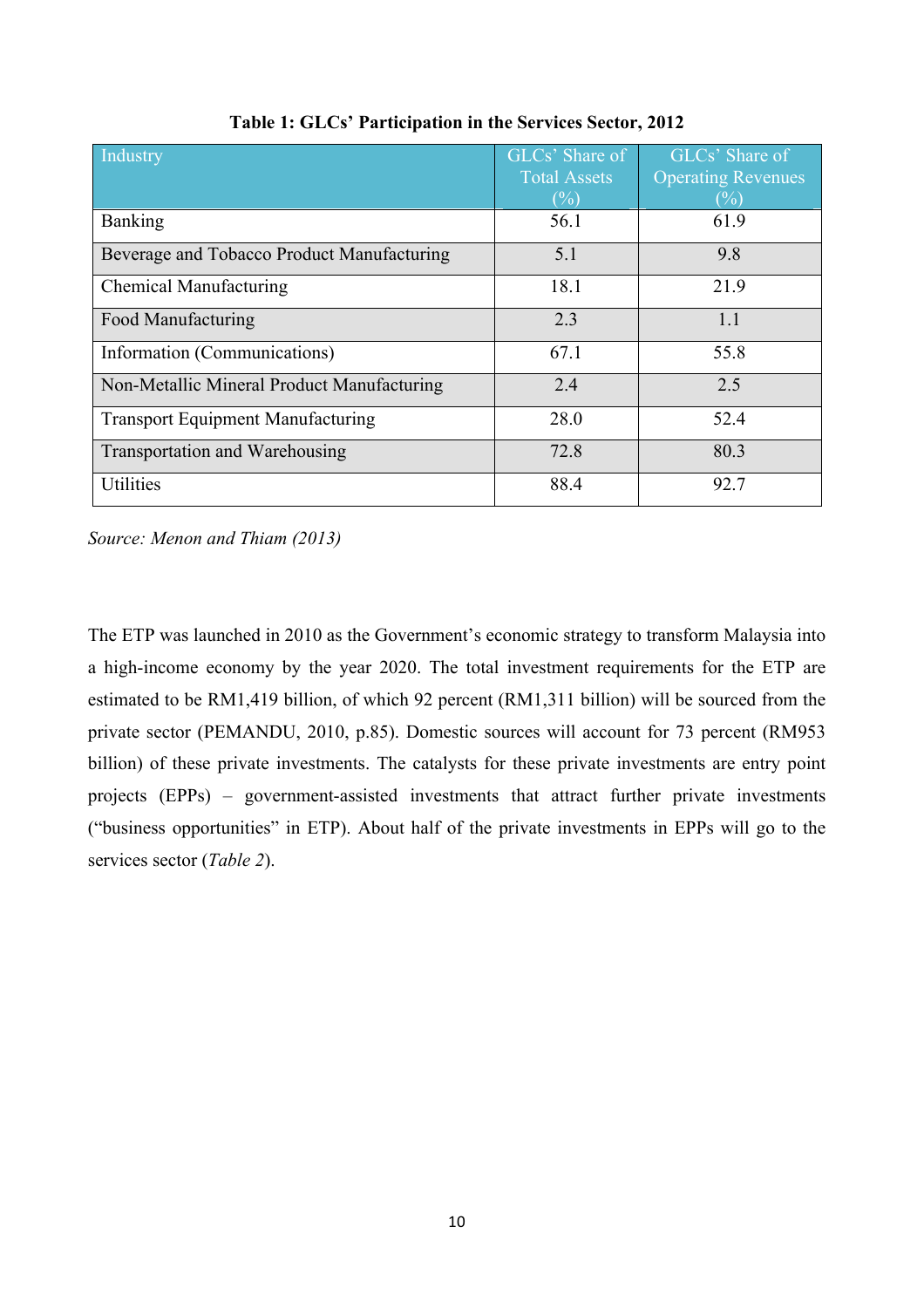| <b>NKEA</b>                       | Total<br><b>EPP</b><br>Funding<br>(RM, bil) | <b>EPP</b><br>Public<br>Sector<br>(RM, bil) | <b>EPP</b><br>Private<br>Sector<br>(RM, bil) | From<br><b>Business</b><br>Opportunities<br>(RM, bil) |
|-----------------------------------|---------------------------------------------|---------------------------------------------|----------------------------------------------|-------------------------------------------------------|
| Greater Kuala Lumpur/Klang Valley | 171.9                                       | 57.8                                        | 114.1                                        | $\theta$                                              |
| Oil, Gas and Energy               | 113.3                                       | 0.6                                         | 112.7                                        | 104.2                                                 |
| <b>Financial Services</b>         | 65.2                                        | 0.6                                         | 64.6                                         | 145.8                                                 |
| <b>Wholesale and Retail</b>       | 67.1                                        | 0.4                                         | 66.7                                         | 187.6                                                 |
| Palm Oil                          | 59.7                                        | 2.9                                         | 56.8                                         | 64.5                                                  |
| Tourism                           | 136.6                                       | 4.6                                         | 132.0                                        | 67.3                                                  |
| <b>Electronics and Electrical</b> | 66.7                                        | 8.5                                         | 58.2                                         | 11.7                                                  |
| <b>Business Services</b>          | 33.1                                        | 3.1                                         | 30.0                                         | 8.1                                                   |
| <b>Communications Content and</b> | 30.3                                        | 1.0                                         | 29.3                                         | 21.2                                                  |
| Infrastructure                    |                                             |                                             |                                              |                                                       |
| Education                         | 19.86                                       | 10.27                                       | 9.58                                         | 0.09                                                  |
| Agriculture                       | 18.9                                        | 8.2                                         | 10.7                                         | 2.9                                                   |
| Healthcare                        | 11.9                                        | 0.3                                         | 11.6                                         | 5.3                                                   |
|                                   | 794.56                                      | 98.27                                       | 696.28                                       | 618.69                                                |

**Table 2: Investment Requirements under ETP, 2011-2020**

*Source: PEMANDU (2010)*

From a fiscal/budgetary perspective, even though these are private investments, significant government funding is likely to be required to support EPPs. It has be estimated that only 15 percent of the EPPs do not require specific government funding or policy support (ETP, p.93). Thus, since 2011, the federal government has begun allocating funds and providing incentives for the ETP programme.<sup>8</sup> However, as discussed earlier, the federal government has been constrained by fiscal consolidation.

 $8$  The funds for ETP have been and will be allocated in a series of tranches (ETP, p.120). The first tranche for 2011-2012 was approved by the Parliament in October 2010 (i.e. in the 2011 Budget). The second tranche for 2013-2015 was approved in 2012 while the third tranche for 2015-2018 should be approved in 2015 under the Eleventh Malaysia Plan. The last tranche for 2018-2020 will be approved in 2017.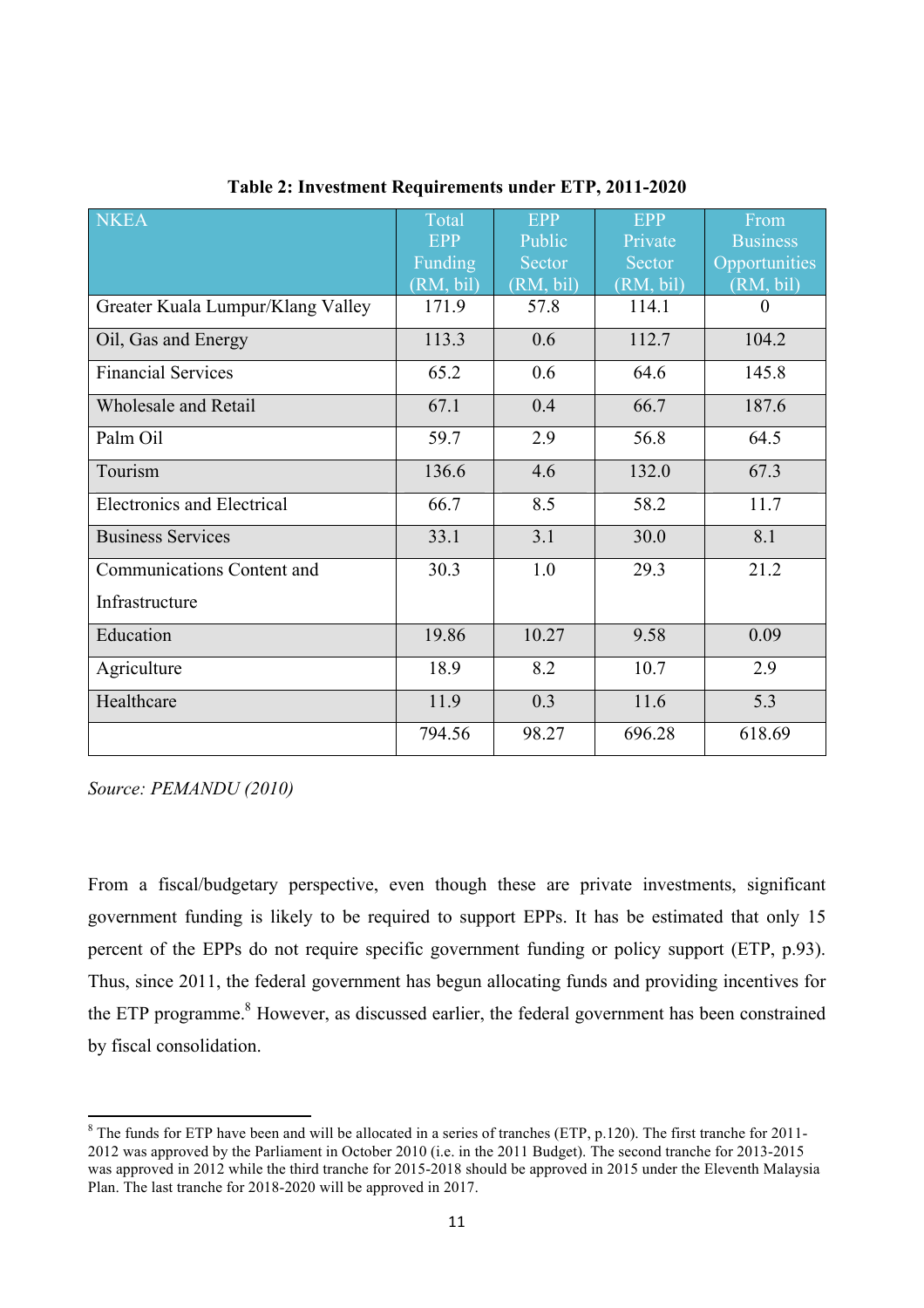The solution to this dilemma has been to fund private investments indirectly via an "off-balance sheet approach" (as in not part of federal expenditure and debt). This approach entails investment by government-linked corporations (GLCs) that are either directly or indirectly controlled by the federal government. This approach is, in itself, not new. It involves the active participation of government-controlled enterprises officially classified as "non-financial public enterprises" (NFPEs) spending on development-oriented projects. The list of NFPEs include PETRONAS and many of the privatized state-owned enterprises such as Telekom Malaysia and Tenaga Nasional.<sup>9</sup> PETRONAS plays an important role in spearheading the EPPs in the oil and gas sector.

Overall, the revenues of NFPEs have risen in tandem with their operating costs – yielding a consistent net operating balance since 2007 (*Figure 10*). However, the total development expenditures of NFPEs have risen rapidly since 2012, probably due to their involvement in ETPrelated projects. NFPEs' development expenditure rose from RM49 billion in 2011 to RM85 billion in 2012, RM81 billion in 2013 and RM103 billion in 2014. The overall financial deficit of NFPEs in 2014 was –RM36 billion. There are also indications that the NFPEs' debt levels have increased since 2012 (*Figure 11*). The outstanding debt of NFPEs increased from RM66 billion in 2012 to RM76 billion in 2013.



## *Source: Ministry of Finance, Malaysia*

<sup>&</sup>lt;sup>9</sup> See Appendix 1 for a full list of NFPEs.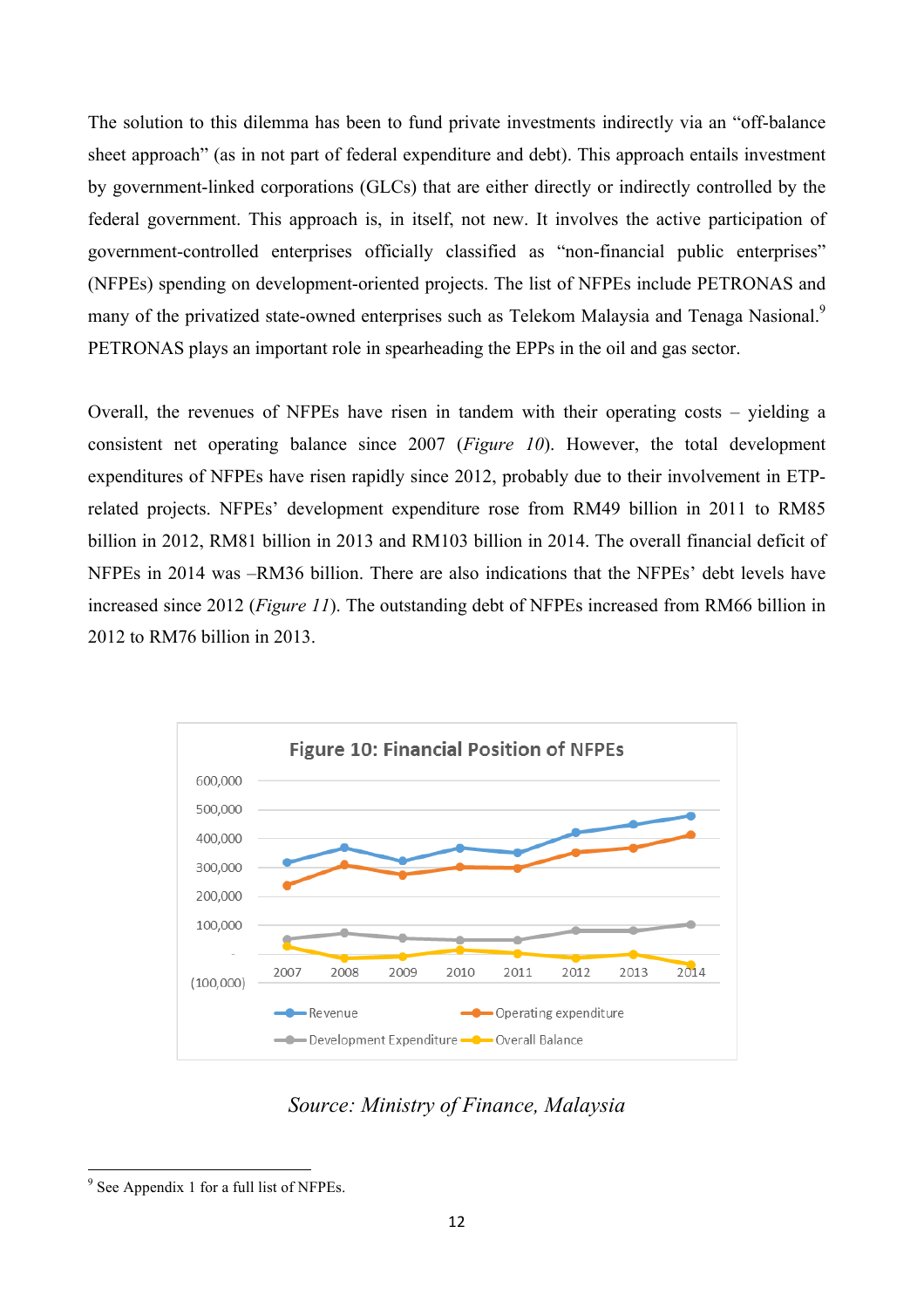

*Source: Bank Negara Malaysia*

In addition to the NFPEs, the off-balance sheet approach also involves Khazanah Nasional and more recently, 1 Malaysia Development Berhad (1MDB). Khazanah Nasional, which was established in 1994, has significant equity holdings in some of the NFPEs. The portfolio of companies under its umbrella is very diverse. It includes companies in banking and finance, utilities and infrastructure, healthcare, property and construction.<sup>10</sup> Its role has changed since 2004 from that of a mere "custodian" to a more active investor to support the government's development strategies (Lai, 2012). This is reflected in its involvement as a major investor in the Iskandar Malaysia project in Johor.<sup>11</sup> The Iskandar Malaysia region has thus far attracted about RM130 billion in total cumulative committed investments, of which 64% are from domestic investors (MIDA, 2012, 2013).<sup>12</sup>

A more recent established GLC involved in the ETP is the 1 Malaysia Development Berhad (1MDB). The 1MDB is a strategic investment company established in 2009 and wholly-owned by

 $10$  As at 31 August 2014, these include such as UEM Group (100%), Axiata (38.8%), Telekom Malaysia (28.9%), Tenaga.Nasional (32.4%), SilTerra Malaysia (100%), Malaysia Airport (36.6%), MAS (69.4%) and Penerbangan Malaysia (100%). Source: Khazanah Nasional.

 $11$  The equity ownership of Iskandar Malaysia Berhad is distributed across three companies, namely, Khazanah National Berhad (60%), Employees Provident Fund (20%) and Kumpulan Prasarana Rakyat Johor (20%).

 $12$  The extent of Khazanah Nasional's financial investment in Iskandar Malaysia is unknown. See Hutchinson (2013, 2015) for discussions of the Iskandar Malaysia project.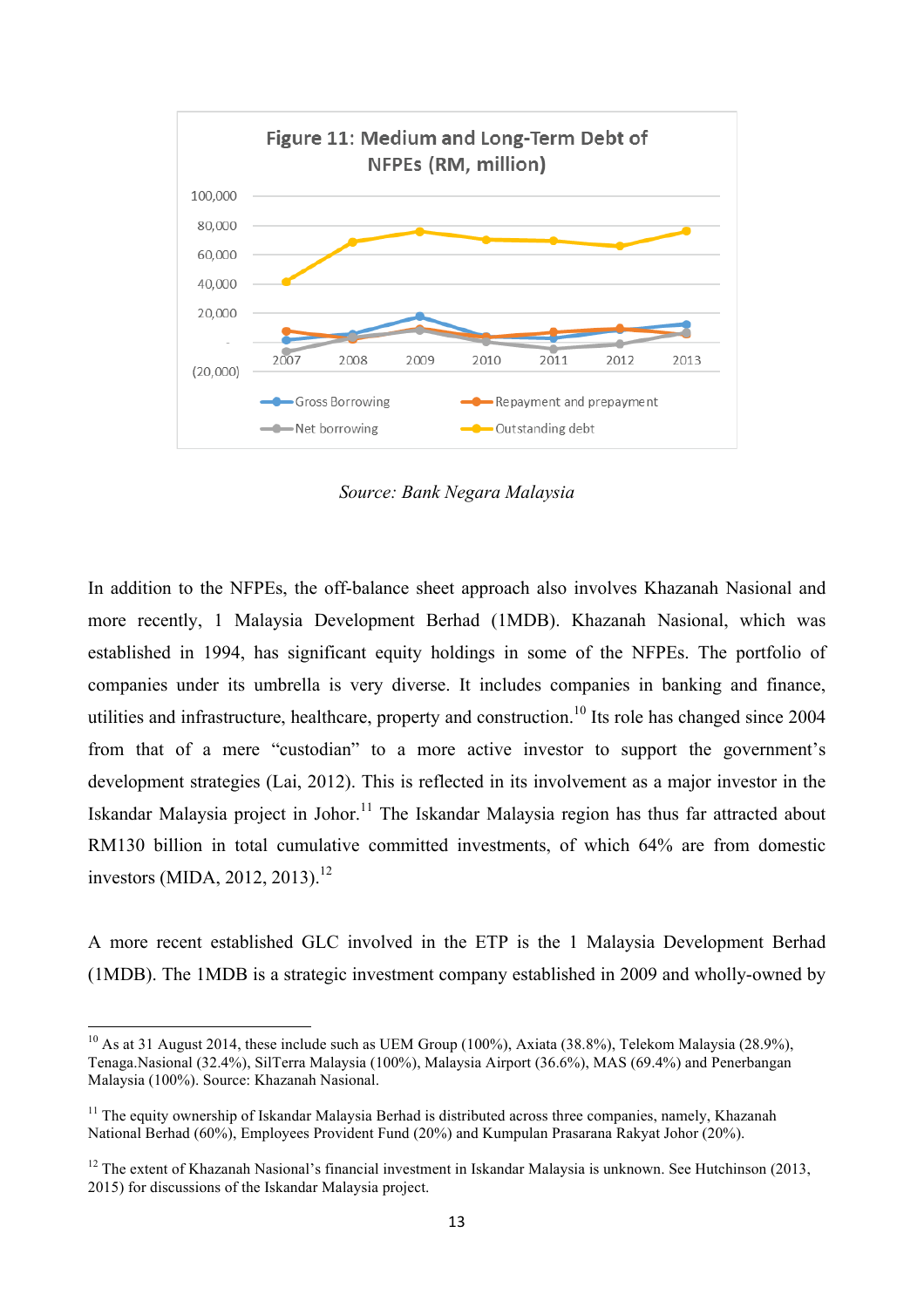the Ministry of Finance. Even though 1MDB is the smallest (in terms of total assets) amongst the three large GLCs involved in the ETP, it has grown the fastest in recent years (*Table 3*). The 1MDB is involved in two key sectors, namely energy (electricity generation) and the financial sector. Thus far, 1MDB has acquired three power plants at the cost of about RM13 billion and has won another RM8.1 billion greenfield power project (Project Track 3B). For the financial sector, 1MDB is involved in the building of a RM26 billion financial hub named the Tun Razak Exchange.

| <b>GLC</b>                    | <b>Assets</b><br>(RM, billion) | <b>Industries</b>               |
|-------------------------------|--------------------------------|---------------------------------|
| 1 Malaysia Development Berhad | 51.4                           | <b>Electricity Generation</b>   |
| (1MDB)                        | $(a)$ 31/3/2014                | Finance Centre (TRX)            |
| PETROLIAM Nasional Berhad     | 489.1                          | Oil & Gas                       |
| (PETRONAS)                    | (a)31/12/2014                  |                                 |
| Khazanah Nasional Berhad      | 135.1                          | Diversified $-$ including       |
| (Khazanah Nasional)           | $(a)$ 31/12/2013               | banking and finance, utilities  |
|                               |                                | and infrastructure, healthcare, |
|                               |                                | property, construction          |
|                               |                                |                                 |

**Table 3: Major GLCs Driving the ETP**

*Sources: 1MDB – The Star, "1MDB sinks into losses of RM665.3 million in FY2014," 6 November 2014; Petronas - Annual Report 2013; Khazanah Nasional – Khazanah Report 2013*

#### **FUTURE TRAJECTORIES**

The Malaysian government is currently formulating the Malaysian National Development Strategy (MyNDS) as well as the  $11<sup>th</sup>$  Malaysia Plan (2016-2020). Both are scheduled to be launched in May 2015. From a fiscal perspective, the federal government is likely to be constrained, and fiscal consolidation is likely to be continued in the medium term. This also implies that both the MyNDS and the  $11<sup>th</sup>$  Malaysia Plan are likely to continue the strategies adopted in the Economic Transformation Programme (2011-2020). The size of the investment required is likely to necessitate a continued reliance of government-linked corporations as well as a more aggressive approach to attract investments, both domestically and especially from abroad. A key challenge will be to manage the performance and financial liabilities of the GLCs that have been mobilized to support private-sector driven investments in these development programmes.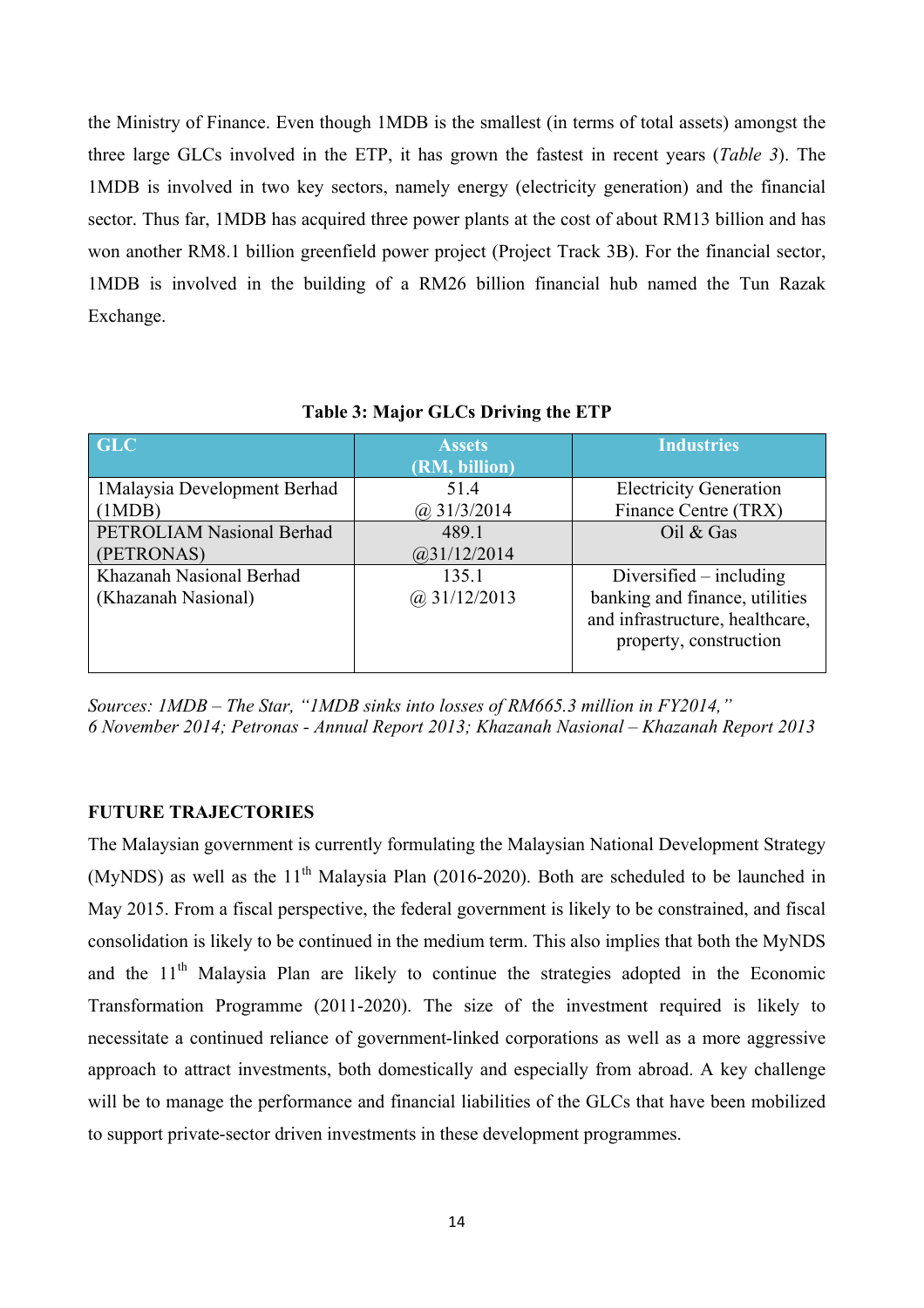#### **REFERENCES**

- Hutchinson, Francis E. (2013). "The Malaysian Elections: The Battle for Johor," *ISEAS Perspective*, No.25, Institute of Southeast Asian Studies.
- Hutchinson, Francis E. (2015). *Mirror Images in Different Frames? Johor, the Riau Islands, and Competition for Investment from Singapore*. Singapore: Institute of Southeast Asian Studies.
- Lai, Jikon. (2012). "Khazanah Nasional: Malaysia's Treasure Trove," *Journal of the Asia Pacific Economy*, 17(2), 236-252.
- Menon, Jayant and Ng Thiam-Hee. (2013). "Are Government-Linked Corporations Crowding Out Private Investment in Malaysia?," Working Paper No. 2013/03, Working Papers in Trade and Development, Arndt-Corden Department of Economics, Crawford School of Public Policy, ANU College of Asia and the Pacific.
- Malaysian Investment Development Authority (MIDA). *Malaysia Investment Performance Report*, various issues.
- Moreno-Dodson, Blanca (Ed.) (2013). *Is Fiscal Policy the Answer? A Developing Country Perspective*. Washington, DC: World Bank.
- MPC (2014). Productivity Report 2013/2014. Petaling Jaya, Selangor: Malaysia Productivity Commission.
- Performance Management and Delivery Unit, Prime Minister's Department (PEMANDU). (2010). *Economic Transformation Programme: A Roadmap for Malaysia*. Putrajaya.
- Sutherland, Douglas, Peter Hoeller and Rossana Merola. (2012). "Fiscal Consolidation: How Much, How Fast and By What Means?," *OECD Economic Policy Papers*, No.1, 2012.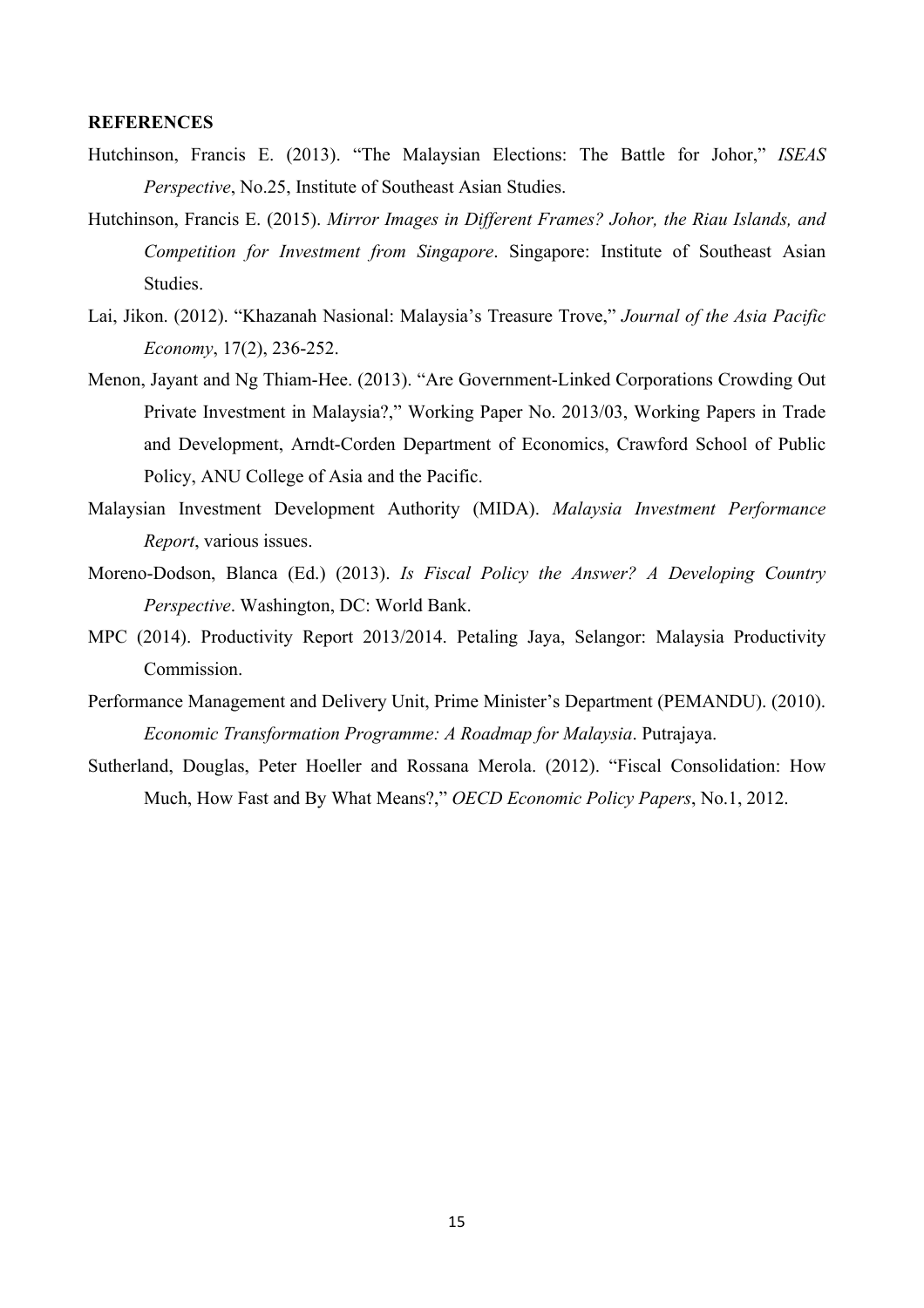#### **APPENDIX 1: List of Non-Financial Public Enterprises**

*Source: Ministry of Finance, Economic Report 2014/2015*

- 1. Axiata Group Berhad,
- 2. Bintulu Port Holdings Berhad
- 3. Boustead Holdings Berhad
- 4. Cement Industries (Sabah) Sdn Bhd
- 5. Indah Water Konsortium Sdn. Bhd.
- 6. IJN Holdings Sdn Bhd,
- 7. Keretapi Tanah Melayu Berhad (KTM Berhad)
- 8. Kulim (Malaysia) Berhad
- 9. Malaysian Airline System Berhad (MAS)
- 10. Malaysia Airport Holdings Berhad
- 11. MIMOS Berhad
- 12. Multimedia Development Corporation Sdn Bhd
- 13. Penerbangan Malaysia Berhad
- 14. Percetakan Nasional Malaysia Berhad
- 15. PETROLIAM Nasional Berhad (PETRONAS)
- 16. PPES Works (Sarawak) Sdn Bhd
- 17. Rakyat Berjaya Sdn Bhd
- 18. Sabah Energy Corporation Sdn Bhd
- 19. Sabah Ports Sdn Bhd
- 20. Silterra Malaysia Sdn Bhd
- 21. Syarikat Perumahan Negara Berhad
- 22. Prasarana Malaysia Berhad
- 23. Syarikat Sesco Berhad
- 24. Telekom Malaysia Berhad
- 25. Tenaga Nasional Berhad
- 26. TH Plantation Berhad
- 27. UDA Holdings Berhad
- 28. UEM Goup Berhad
- 29. Mass Rapid Transit Corporation Sdn Bhd.